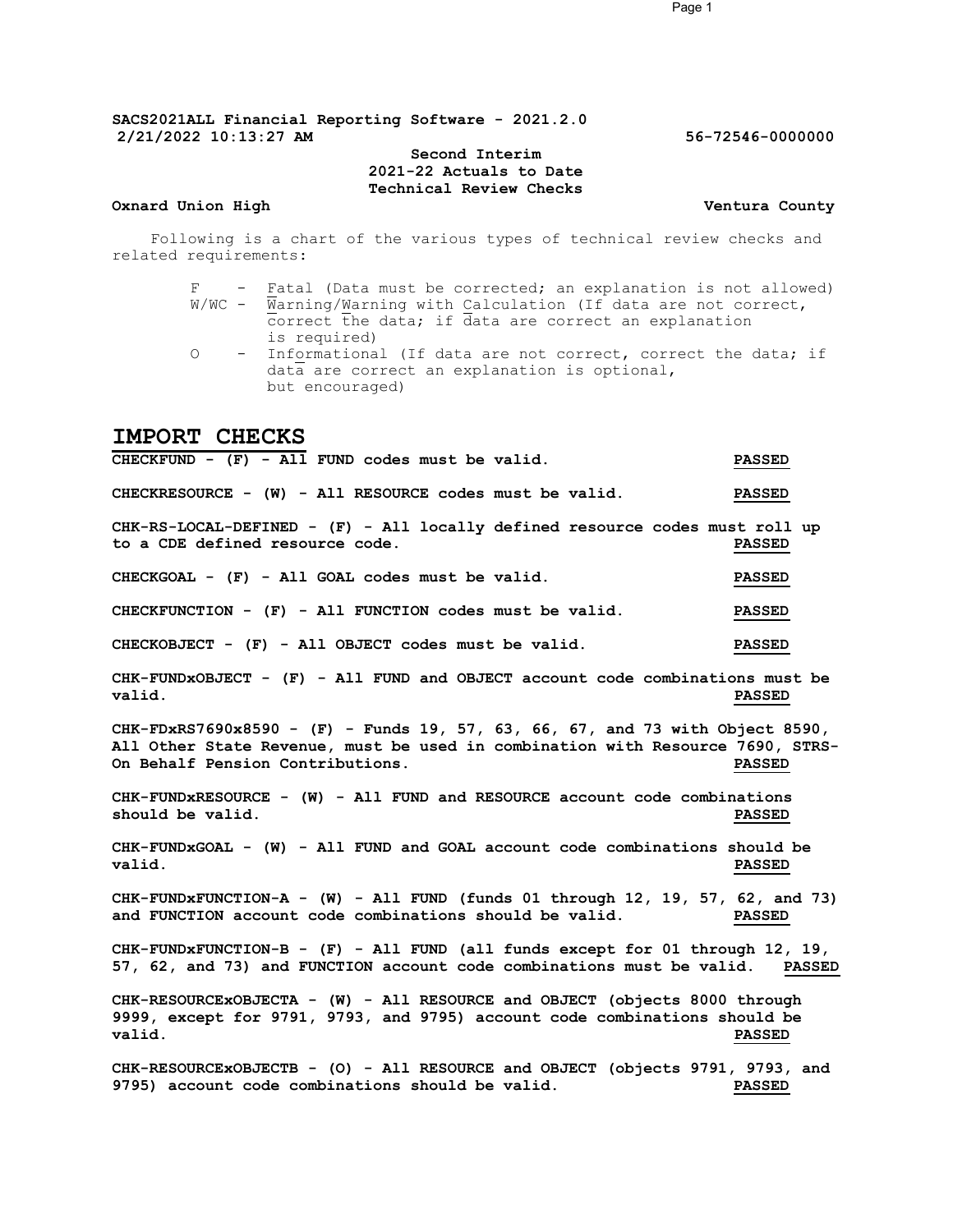$CHK-RES6500xOBJ8091$  - (F) - There is no activity in Resource 6500 (Special Education) with Object 8091 (LCFF Transfers-Current Year) or 8099 (LCFF/Revenue Limit Transfers-Prior Years). PASSED

CHK-FUNCTIONxOBJECT - (F) - All FUNCTION and OBJECT account code combinations must be valid. PASSED

CHK-GOALxFUNCTION-A - (F) - Goal and function account code combinations (all goals with expenditure objects 1000-7999 in functions 1000-1999 and 4000-5999) must be valid. NOTE: Functions not included in the GOALxFUNCTION table (0000, 2000-3999, 6000-6999, 7100-7199, 7210, 8000-8999) are not checked and will pass the TRC. The Communication of the Communication of the Communication of the Communication of the Communication of the Communication of the Communication of the Communication of the Communication of the Communication o

CHK-GOALxFUNCTION-B - (F) - General administration costs (functions 7200-7999, except 7210) must be direct-charged to an Undistributed, Nonagency, or County Services to Districts goal (Goal 0000, 7100-7199, or 8600-8699). PASSED

SPECIAL-ED-GOAL - (F) - Special Education revenue and expenditure transactions (resources 3300-3405, and 6500-6540, objects 1000-8999) must be coded to a Special Education 5000 goal or to Goal 7110, Nonagency-Educational. This technical review check excludes Early Intervening Services resources 3312, 3318, and 3332. PASSED

## GENERAL LEDGER CHECKS

INTERFD-DIR-COST - (W) - Transfers of Direct Costs - Interfund (Object 5750) must net to zero for all funds. PASSED INTERFD-INDIRECT - (W) - Transfers of Indirect Costs - Interfund (Object 7350) must net to zero for all funds. PASSED INTERFD-INDIRECT-FN - (W) - Transfers of Indirect Costs - Interfund (Object 7350) must net to zero by function. PASSED INTERFD-IN-OUT - (W) - Interfund Transfers In (objects 8910-8929) must equal Interfund Transfers Out (objects 7610-7629). PASSED LCFF-TRANSFER - (W) - LCFF Transfers (objects 8091 and 8099) must net to zero, individually. PASSED INTRAFD-DIR-COST - (W) - Transfers of Direct Costs (Object 5710) must net to zero by fund. Notice that the set of the set of the set of the set of the set of the set of the set of the set o INTRAFD-INDIRECT - (W) - Transfers of Indirect Costs (Object 7310) must net to zero by fund. Notice that the extent of the extent of the extent of the extent of the extent of the extent of the extent of the extent of the extent of the extent of the extent of the extent of the extent of the extent of INTRAFD-INDIRECT-FN - (W) - Transfers of Indirect Costs (Object 7310) must net to zero by function. PASSED CONTRIB-UNREST-REV - (W) - Contributions from Unrestricted Revenues (Object 8980) must net to zero by fund. PASSED CONTRIB-RESTR-REV - (W) - Contributions from Restricted Revenues (Object 8990) must net to zero by fund. The set of the set of the set of the set of the set of the set of the set of the set of the set of the set of the set of the set of the set of the set of the set of the set of the set of the set o EPA-CONTRIB - (W) - There should be no contributions (objects 8980-8999) to

the Education Protection Account (Resource 1400). PASSED